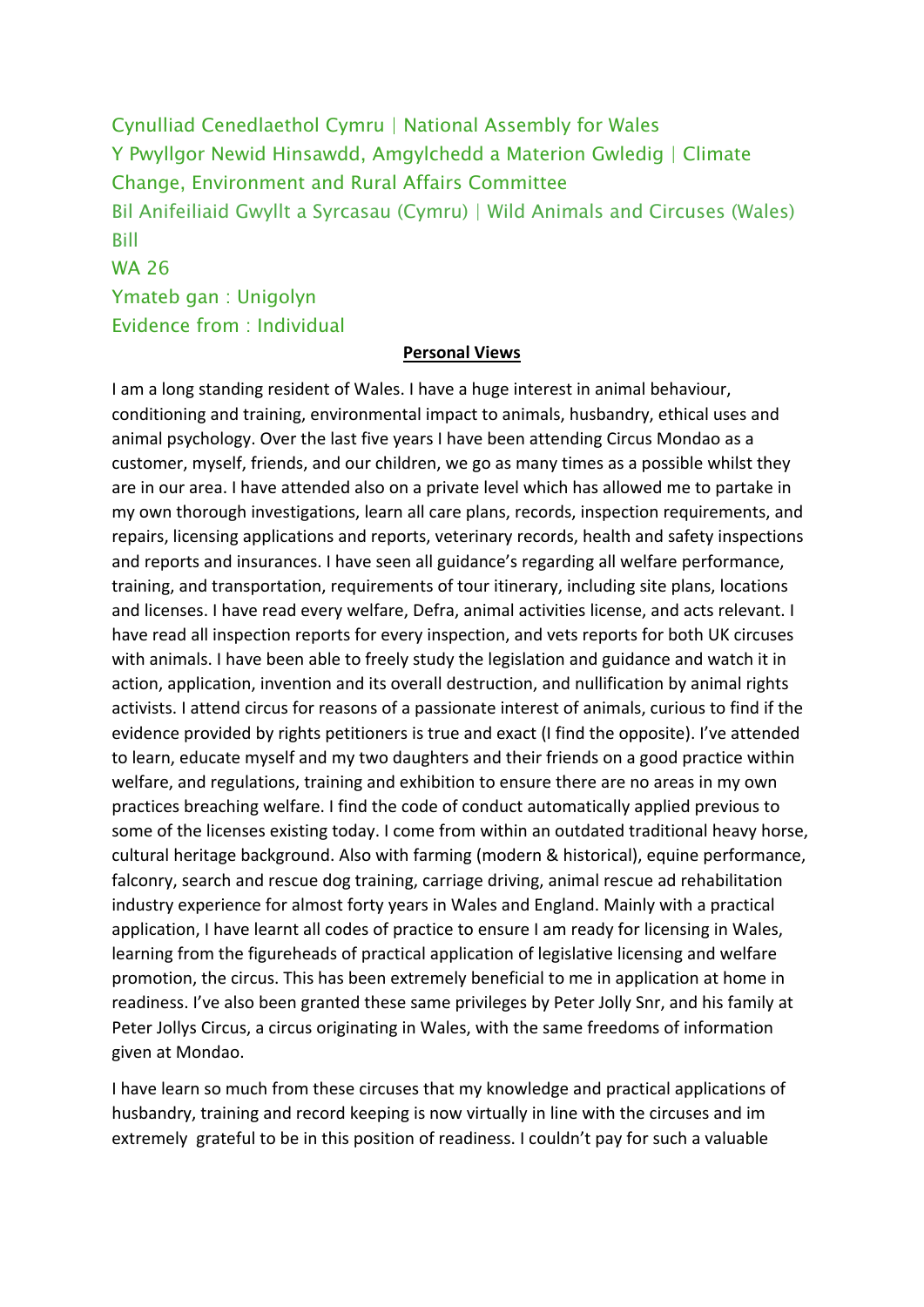experience, and a broad base of knowledge anywhere outside of circus. It is not available in such a superb format anywhere else.

Upsettingly over these years during the annual tours of Wales, I have been witness to several acts of misrepresentation of public views, countless attacks against circus by a few extremist individuals. The acts of vigilantes in the animal rights industry are influenced heavily by the continued use of emotive language, outdated photographs and information feed by flooding media with false images and misleading statements of negative welfare contradictory to my own eyes on evidence, and legislative inspection reports. In England, as seen via media there is an increase of incited hatred by protestors and animal rights activists using the smokescreen of media to state that violence and harassment is acceptable, and now justifiable due to supporting legislative ban. I myself have had a protestors young children pushed in front of my moving 4x4 to stop me entering site. This also happened to numerous attending public. Families of circus have lived in dear of this harassment for decades. There are too many incidents by a very small number of people to include all evidence. Although one incident this summer of livestock endangerment, and release sticks in my mind. Also XXXXXX celebrating destruction of property as seen on her page "Wales says 'no` to the use of ALL animals in circus", notable the tearing down of advertising posters photographed and shared publically. XXXXXX collection of posters, and vouchers she has collected from shops in Cardigan. Public view posted to "Wales say 'no` to all animals in circus. XXXXX post to same Facebook apologising on the 14<sup>th</sup> May 2018 for not being able to do much due to police presence at Jollys Circus. Calls to boycott business that allow circus on their properties being encouraged by XXXXX to same page 19<sup>th</sup> May 2018. I would like noted that most posts had no likes, or support shown by comments, and the majority of all the protests sites against circus have a very limited following and very little sharing, liking or support. This year's protest in Dwygyfychi, Circus Mondao had four protestors assembling on one day only, although the circus on that day was nearly sold out. I was there, dated Sunday 14th July 2019. 16 people were interested, 4 attended, 15 shared it. The normal day of choice to protest being a Sunday, when it causes as much as disruption to the public, and staff and animals as it is the normal day of the week to leave one site for another, and is busy on site. This disproportionate side of this bill is enormous, especially considering the recorded support for this circus in Wales, evidenced in its own financial records.

- $\triangleright$  Discrimination of 'ban' within circus industry alone, not general state members EU+UK trading in any other capacity ie. Santa sleighs, camel racing etc.
- $\triangleright$  Discrimination against circus gaining profit as a travelling circus whereas non-circus animal industry may continue to profit from use of some species of animal.
- $\triangleright$  I find it discriminatory to the circus industry that 'travelling and performing 'wild' captive bred, and reared animals in circus` is found to be ethically wrong in the travelling circus aspect, against travelling and performing same species with other service providers is deemed acceptable ie. Agricultural shows, racing, demonstrations, film and entertainment industry.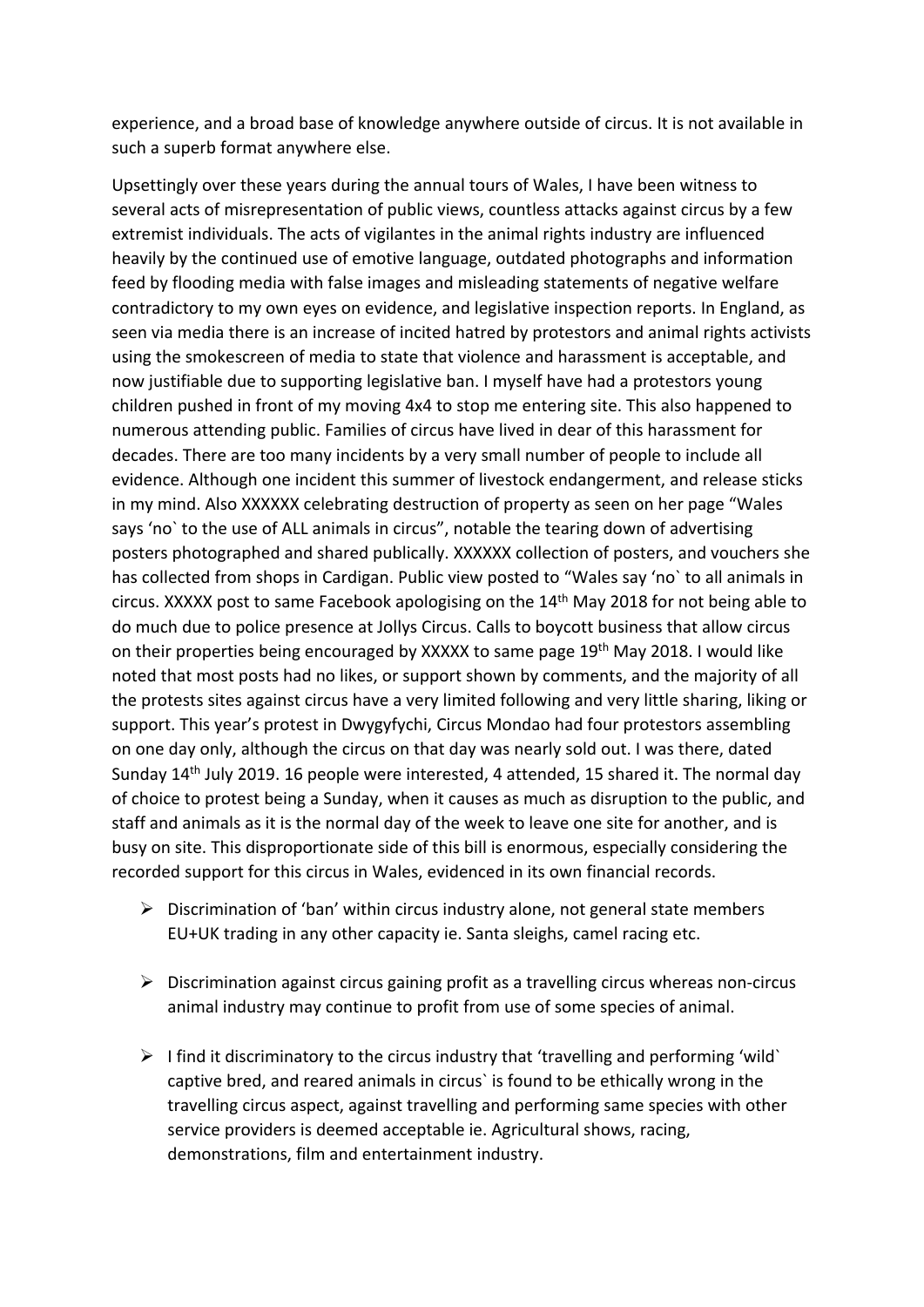- $\triangleright$  Not at any point has DEFRA found the conditions pf travel to be detrimental to the animals in transit, circus have to follow stringent animal movement control laws. Again DEFRA have no issues with welfare or compliance.
- $\triangleright$  I find to uphold this ban on an ethical basis is ethically biased against a small long standing traditional community, whose family members can trace their history within the circus to its origins in the 1700s.
- $\triangleright$  I find the ban ethically incorrect in restricting an established, regulated and licensed business under Article 56 to be reducing trade within circus industry.
- $\triangleright$  I feel it is unethical to discriminate animals in circus whilst so many other animal industries are found to be untargeted by this bill, and in their ethics.
- $\triangleright$  Consultation limited to only the select few that got to know about it, so not overall majority, but the majority of a select few.
- $\triangleright$  Outdated propaganda, and an uneducated opinions, facts etc use as a grounding for banning using ethics.

Ie. Cages, Elephants + Big Cats, forced training and cruelty. All Emotive and not factual based evidence

- $\triangleright$  I feel to uphold the ban on these principles outrageous, as it is nullifying all relevant peer reviewed data.
- $\triangleright$  Harassment of the animals, and people within circus has been immense. I have read many animal rights activists media (social propaganda) and the hatred to the circus cultural minority is being fuelled by the English and Scottish band, as they are now stating they have justification for the criminal actions they are continually undertaking. Many citing they agree with the violence and intend to cause harm, to release animals, endangering livestock. This can be seen all over social media. I wish it to be taken into account the thousands of social media users who attend these circuses, and do not agree with these actions. The circus families are existing in a situation of fear at present. So again we punish the victims of society and give power to the perpetrators.
- $\triangleright$  No other industry is judged on the actions of prior individual behaviours, this is discrimination.
- $\triangleright$  I feel the definition of a wild animal in the UK needs to be re-addressed, and re written. All the animals in the circus in UK are found domesticated in almost all other countries, and many other industries.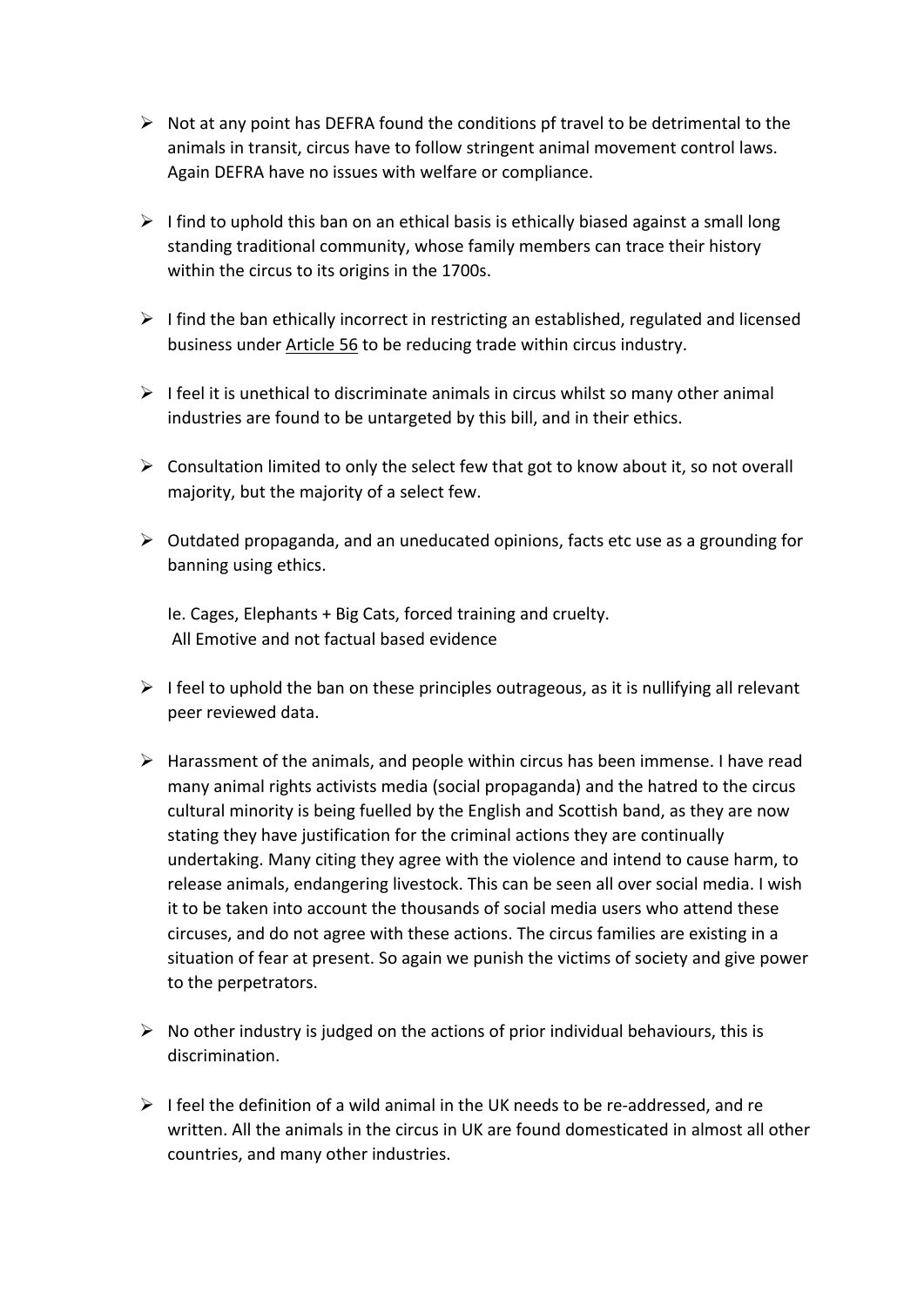- $\triangleright$  The banning using ethics as its basis is unethical in itself. Ethics is philosophical argument, which does not imply facts in its application – it has NO right or wrong answer, each individual creating personal conclusion. Is this sensible to create a ban to provide a stepping stone for the animal rights industry to use to ban anything they wish to using ethics alone, and disregard all collected official evidence? I feel this is an incredibly risky thing to do.
- $\triangleright$  Animal welfare is inspected before licenses each year are issued. No issues of welfare found, this is a huge indication that the proposal of this bill is a failure, using governments own inspections, legislation, and circus compliance data. Whereas the proposed bill based on ethics, using welfare issues as its basis has been proven by the above to be incorrect welfare data provided by anti-circus.
- $\triangleright$  I believe the Animal Welfare Act 2006 will be breached as the circuses will be instructed by law to remove animals from their established herds, and home environments. Causing huge stress to the animals, some of which have been hand reared by the circus staff. Animals are sentient beings, and have the right to live, and be loved, meeting their emotional needs in the environment they live in.
- $\triangleright$  The circuses have been financially responsible for the inspections at a great cost. I find it insulting this can then be used as inadmissible evidence, and ignored by animal rights, although proven to be unutterably cooperative by circus, and the circuses wanting legislation to continue to grow to protect the animals' welfare, and their established business. The tax payed is not liable.
- $\triangleright$  I am in complete agreement with Circus Mondao's consultation response, and wish it to be seen as my own.
- $\triangleright$  This bill in its entirety is disproportionate, discriminatory, and will cause distress, and harm to animals and humans.
- $\triangleright$  Please refer to Dr Marthe Kiley-Worthingtons study. Professor Ted Friend of the Texas Ad M university's studies, and Dr Emmanuel Birmelin's studies.
- $\triangleright$  This is disproportionate in the time all devolved governments have taken to bring the bill forward, after years of debating it has now waited until the last minute to be pushed through, giving no opportunity to delay due to sunset clauses, on the bill, and the English tempory regulations running out. This could be construed as constructively ensuring the proposals and amendments have no time to be investigated.
- $\triangleright$  I emplore assembly to review and implement the licensing laws to be used in Wales that have been so successful in England.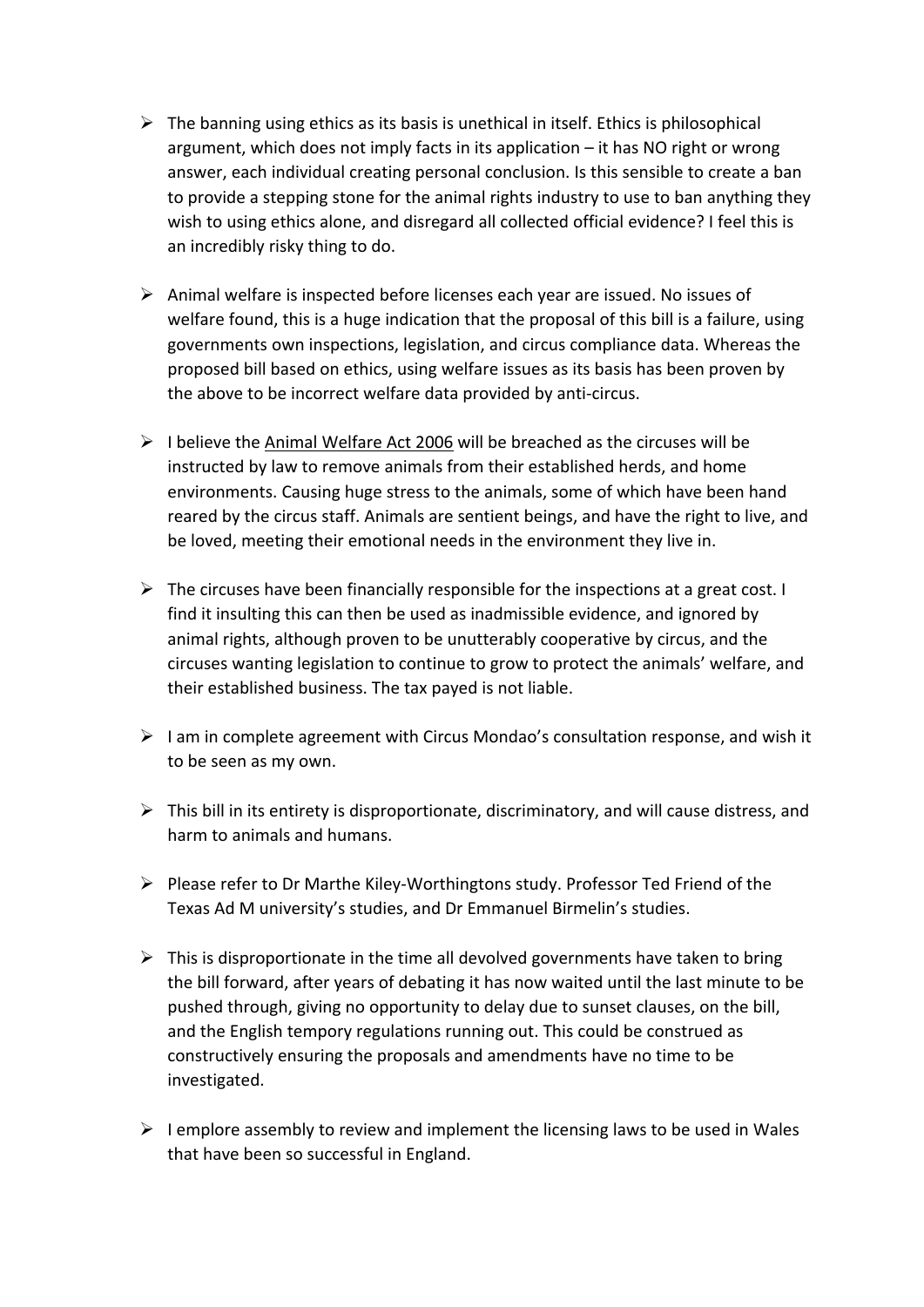- $\triangleright$  Licensing in Wales as in England would ensure the ethos of animal welfare is maintained.
- $\triangleright$  As the ethos of this bill is welfare grounds as a component I ask for all welfare data to be admissible, and not to be dismissed.
- $\triangleright$  I ask for the animal rights propaganda to be removed as evidence, and only factual, peer reviewed evidence to be used.
- $\triangleright$  As an animal industry animal owner I wish to see fair legislation and the laws to evolve, and to develop in our beautiful Wales. I do not wish to be ruled by propaganda, false representation, and a discriminative UK parliament or assembly. Im already ashamed to state im a UK citizen, and as a North Wales resident for the majority of my life, I really don't wish to feel the same about Wales due to our governance and methods.
- $\triangleright$  I find it discriminatory that the circus industry as a whole is judged by the actions of a few misguided individuals, and being used through media to promote animal rights agendas to promote negativity throughout said agendas.
- $\triangleright$  I feel it unethical and unlawful to proceed with this bill as figures (that I can find) show for less than a majority of the population of Wales was petitioned or responded. Many many names on the petition are not based in Wales, so are NOT a fair representation of the people of Wales. This can also be said of the consultation response.
- $\triangleright$  I feel it unethical to continue to use the statement from the British Veterinary Association as against circus evidence, as in the statement it acknowledges circus as able to provide animal welfare needs at the same level as any other industry, and the stamen containing 'sentience` that the only negative welfare concern is applicable to every animal in existence. To use this statement as an argument to promote this ban provides its own evidence as controversial, and inadmissible as it creates discrimination breaches.
- $\triangleright$  I wish it be acknowledged, and be investigated the fact that the RSPCA's vice chairman has resigned from post due to her animal right extremist support. XXXXXl has been a major player within its agenda above actual welfare. Every time I have tried to get help in emergency situation from the RSPCA they have; 1) refused to attend. 2) Been ill-prepared and unexperienced to be able to adopt any active approach 3) Exacerbated the welfare issue to the point of causing unnecessary distress, and more pain, injury, and time suffered to the animals concerned. 4) Arranged to attend, and failed to attend. Then to add insult to this if you phone the RSPCA for help, even if it's not given the caller the receives a phone call from the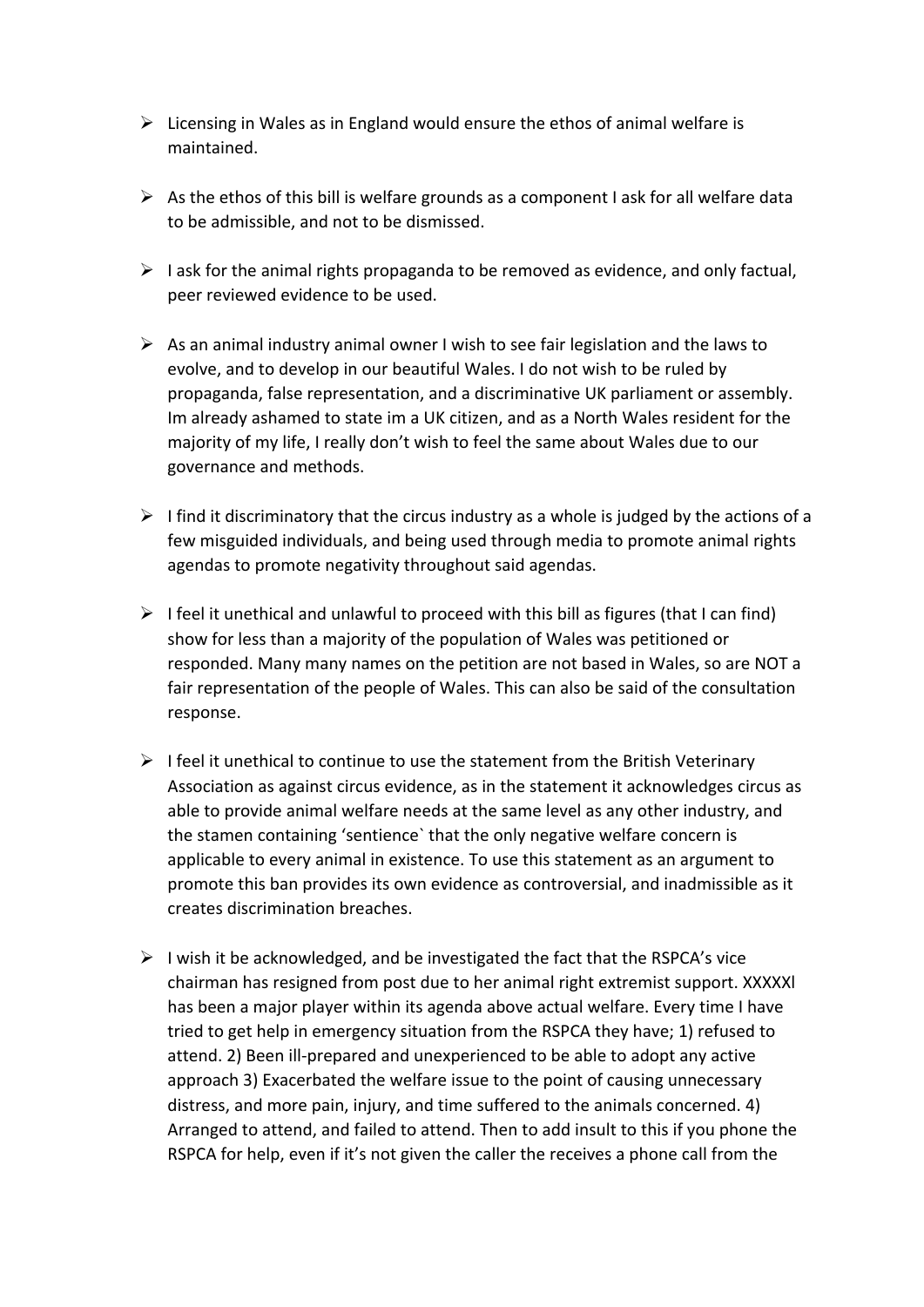RSPCA finding team asking if you'd like to donate after your recent experiences, I find this disgraceful.

- $\triangleright$  I am concerned due to the ban being upheld in Scotland and England, that the ban may be being already a done deal for the dear of Wales not coming into line with the ban elsewhere. I have always felt proud of Wales's stance of independence, and wish that, Wales coming into line with the rest of the UK is not deemed as a fit reasoning to uphold this ban.
- $\triangleright$  The circuses involved have tours of several months that travel and perform successfully with high attendances within Wales. Mondao have again, for what has become an annual tour, had a fabulous tour, providing services of arts and entertainments to locals and tourists on land rented from local farmers, councils and showgrounds, supporting local businesses by financially supporting their circus families/community lives by shopping in local community, using local vets, farriers, farm supplies, using local services etc. It is not cheap to maintain a circus and its animal, the success of the circus depends on its customers, whom keep coming year after year in many cases.

I propose this bill is a failure in the extreme, please reconsider this proposal.

## **Animal Welfare Act 2006**

## **Perceived Infringements**

## **Section 4**

**1** a, b, c, d – Unfair, unjust, creating criminality by actions to comply with ban

**2** a, b, c, d – Unfair, unjust, creating criminality by actions to comply with ban

**3** a, b, c, i, ii, d, e – Unfair, unjust

### **Section 9**

**1** – Enforced criminal action by ban

**2** a, b, c, d, e – Unfair, unjust, needs and sentience ignored by opinions of humans

**3** a, b – Unfair, unjust, discriminatory to a legitimate licensed business

### **Section 10**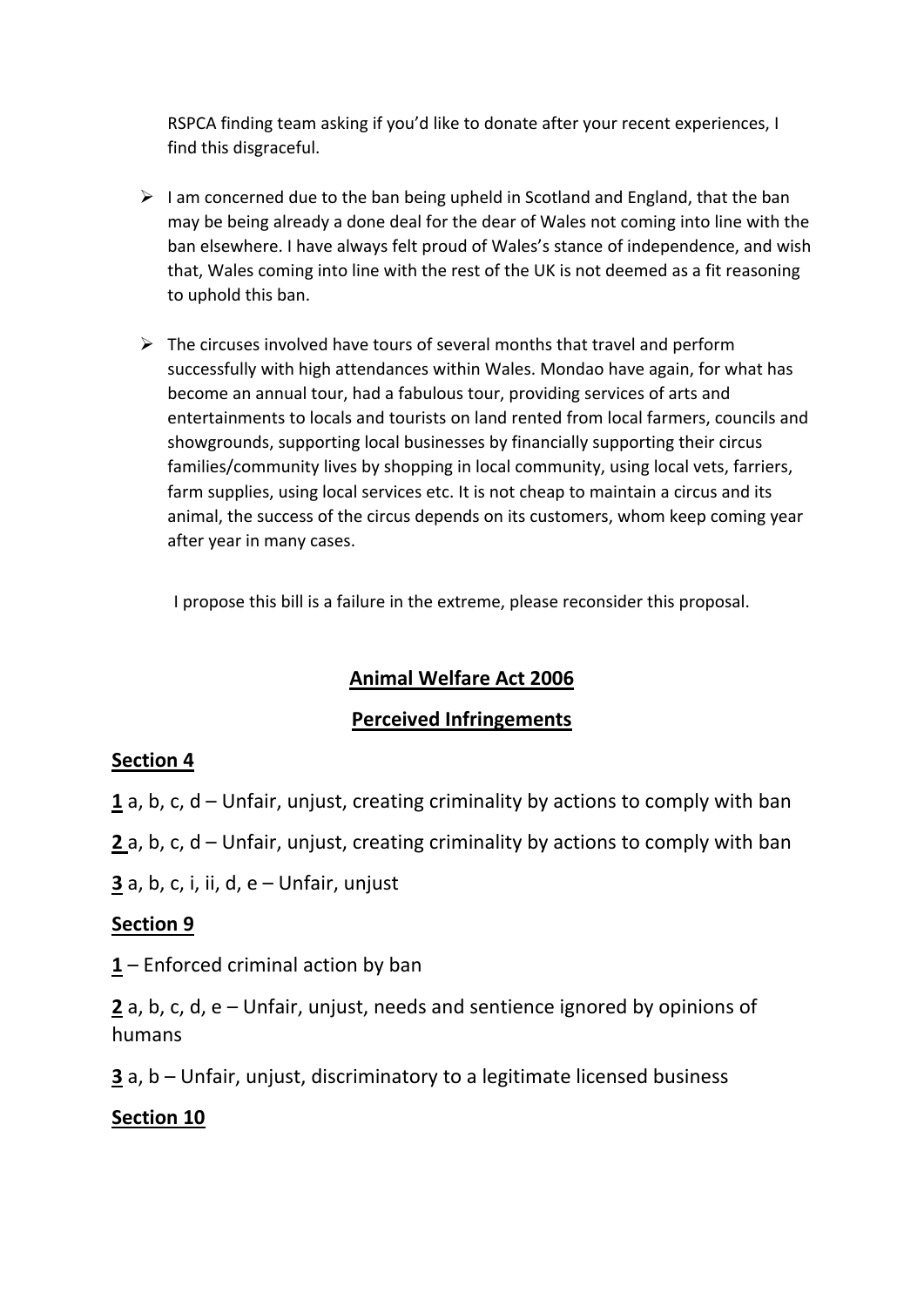**1** a) b) Needs addressing as to whom is liable for the distress caused by enforcing the bill

## **Section 12**

- **1** Needs addressing
- **2** a) Needs met under various strict licensing not supported by bill
	- b) As above, unfair unjust
	- c) Will fail to implement proven legitimate licensing and effective inspections
- **3** a, b, c, d, e, f Needs addressing
- **4/5** Breached by bill
- **6** General population uneducated of this bills existence

**7** – Biased evidence followed by emotive speech creating inadmissible specified evidence

## **Section 13**

- **1** Licensed in England until date of commencement of ban
- **2** a, b As above, unfair, Unjust
- **3** Licensed, unfair, unjust
- **4/5** Licensed, as above
- **6** Enforced criminality by bill
- **7** Please enforce proven evidence based legislative licensing in existence
- **8** a) needs replacement, in process of consultation
- **9** Do not believe the majority of public have any knowledge of the bill

## **Section 16**

**4** – No recommended transition period agreed, only as short as possible requested. Unfair to animals and humans as there is no way of measuring timespan for habituation to a new lifestyle and environment, no compensation, or grants offered to secure welfare during transition.

 $-$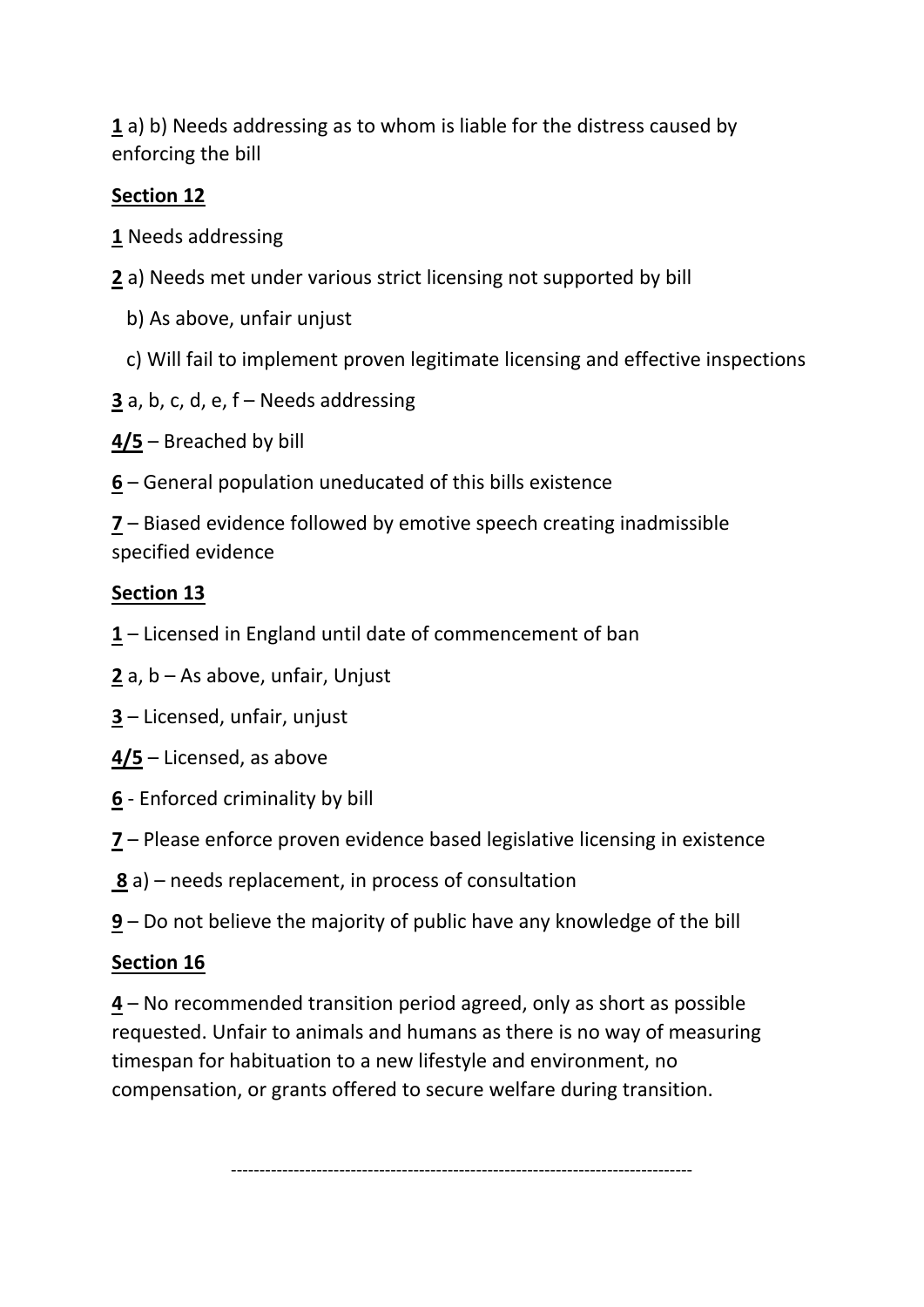## **Treaty of Functioning of the EU**

## **Taken from Consolidated Versions**

## **Perceived Infringements**

**Article 9** – Discrimination and failure to comply

**Article 10** - Discrimination

**Article 13** – Discrimination of cultural communities, regional heritage and traditional cultural heritage

**Article 19.1 and 19.2** – Prejudice and discrimination

**Article 49** – Unfair, discriminatory, unjust, not adhered to

**Article 50** – Unfair, discriminatory, unjust, not adhered to

**Article 53** – Unfair, discriminatory, unjust, not adhered to

**Article 56** – Unfair, discriminatory, unlawful, and disproportional

**Article 67.3** – Criminal activities by protestors and animal rights activists' not lawfully dealt with, cultural racism, discrimination by authorities not supporting the victim or prosecuting the perpetrators

**Article 102, a, b + c** – Cultural and trading minority being abused by dominant positions, not being compensated

**Article 105** – Unfair, not applied to this proposal/act

**Article 106 1, 2, 3** – Applications of articles not adhered to, trade will be affected

**Article 115** – Use of ethics nullifying legislative procedures

**Article 137.1 a, b, c, e, j, k** – Failure to support

**Article 145** – Unjust, discriminatory, active devaluation of skilled employed persons

**Article 146, 1+2** – Discrimination of employed persons, business, and active discouragement of established business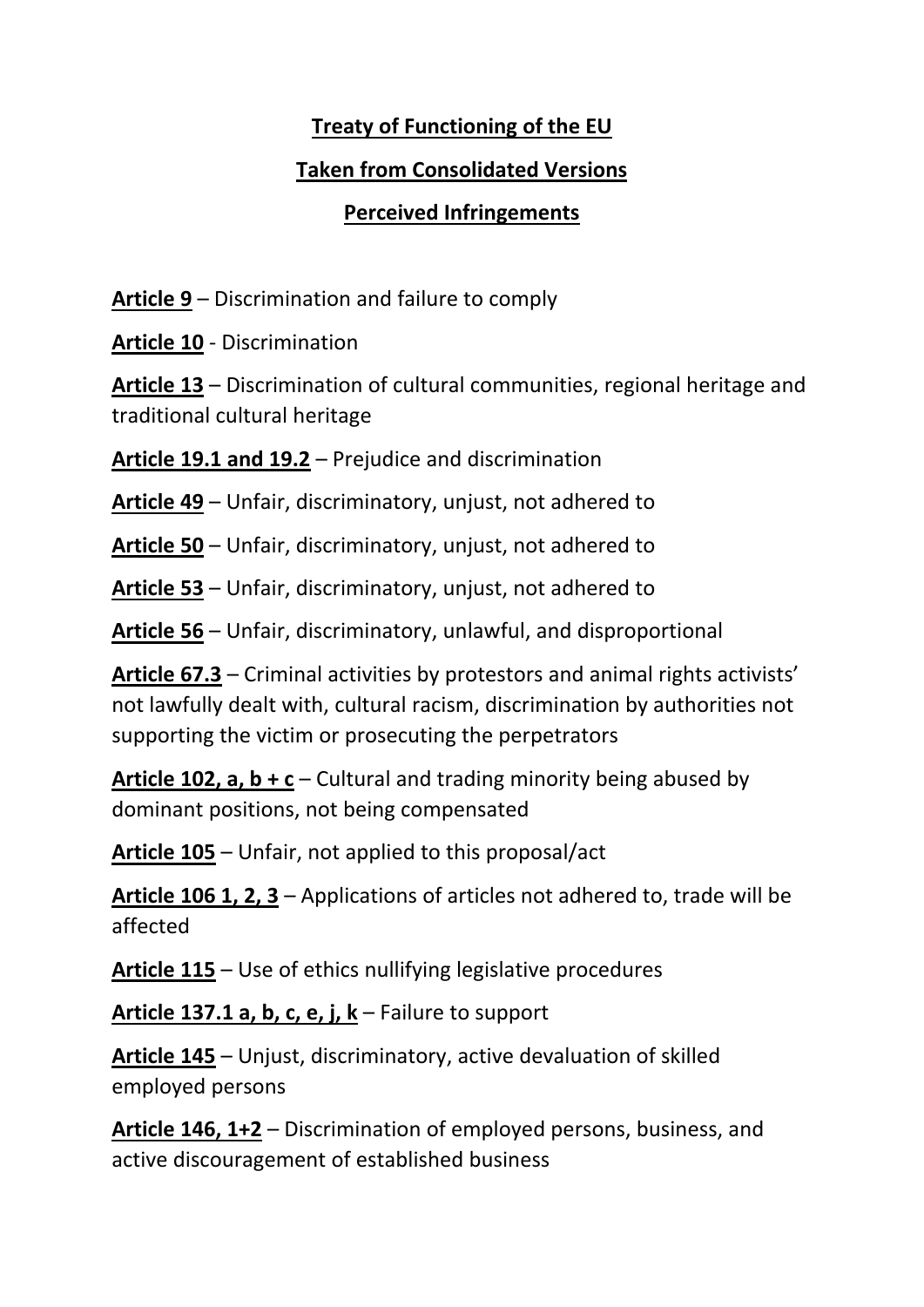**Article 149** – Not acting in accordance to support their actions in field of employment, restrictions upon types of employment

**Article 151** – Not adhered to, circus cultural, and social needs not met by dominant authorities, unfair

**Article 156** – Social policy field, employment adhered to

## **Article 167 1, 2, 3, 4, 5** –

- 1) Completely discriminatory of traditional cultural heritage
- 2) Unjust, unfair, disregarded, discrimination
- 3) Non-compliance of article
- 4) Non-compliance, opposite reaction
- 5) Disregard of objectives, no incentive measures or harmonisation

**Article 168.1** – This bill does not adhere to protecting the mental health suffered by, and the continuation to suffer to harassment of petitioners, on a continued basis and historically. It could be construed that English and Welsh and Scottish parliament are committing emotional abuse towards circus communities, and the years of incessant interrogation of the circus communities, as racial hatred. I believe it to be torturous mentally and physically, to continue to pursue the circus in the manner. Discrimination, I believe nothing has been achieved to protect the circus industry.

**Article 169.1** - Circus animal industry economics being ignored, irresponsible, unjust, discriminatory

**Article 169.2 b)** - No measure in place to support the present or future economics of circus industry and protect the cultural minorities economy

**Article 169.3** – Refusal in England to support and continue protective licencing legislation, instead adopt a ban

**Article 169.4** – Failure to comply as above

**Article 174** – Restrictions of a travelling industry, that utilises the resources of rural communities, paying into those areas

**Article 179 1, 2, 3** – Not adhered to, nullified by use of ethics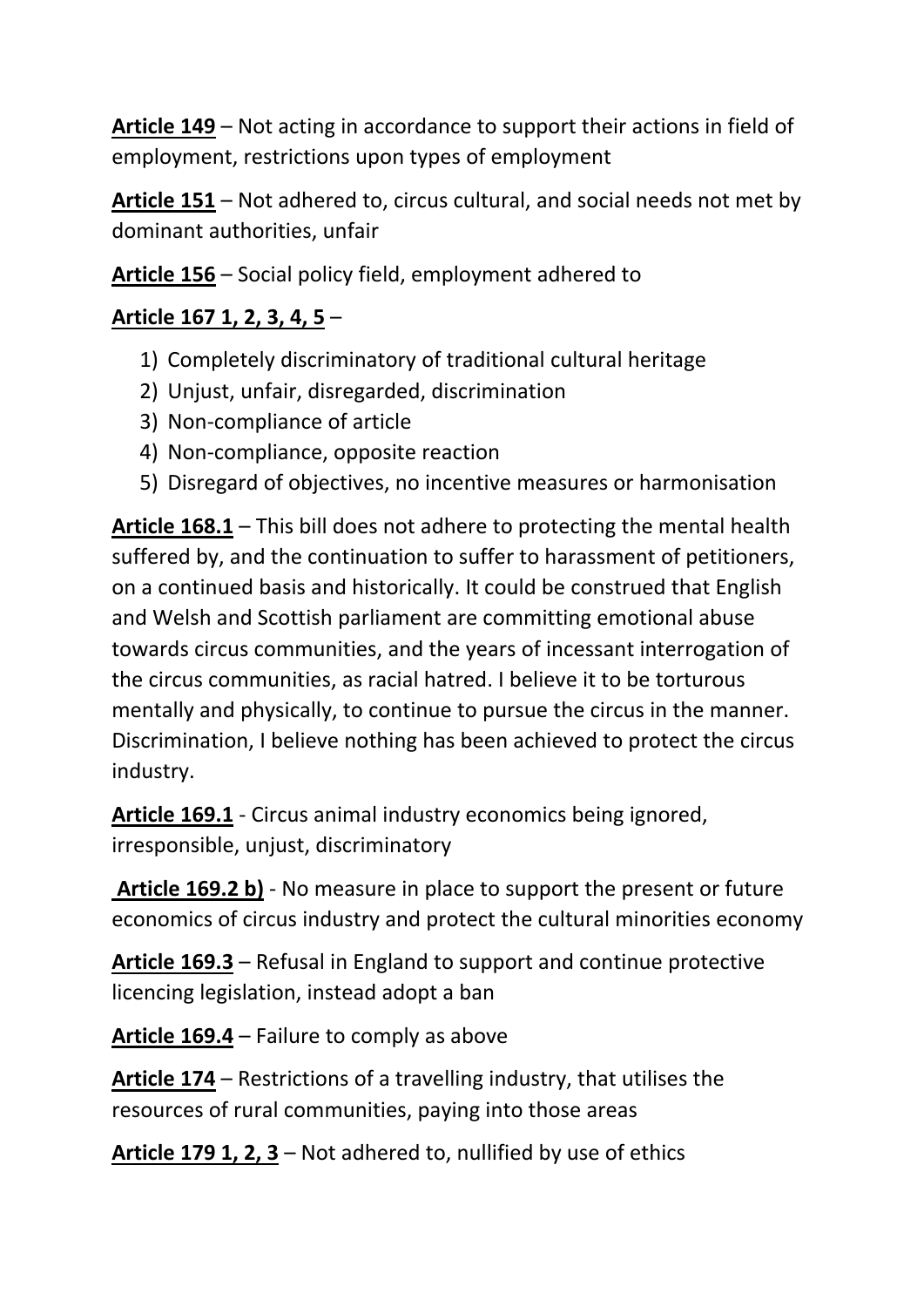**Article 180 a, b, c** – Invalidated by ban, nullified by use of ethics

**Article 181 1, 2** – Nullified by use of ethics

**Article 182 1, 2, 3, 4, 5** – Nullified by use of ethics

**Article 183** – Nullified by use of ethics

**Article 184** – Disregarded within this bill

**Article 185** – Disregarded within this bill

**Article 186** – Disregarded within this bill

**Article 187** – Disregarded within this bill

**Article 188** – Disregarded within this bill

**Article 191 1) 3) 1**. – Not protecting the damage to human health, mental and physical in the bill

**3**) Unfair addressing and protection of the potential benefits and costs of actions or lack of action. Ignoring and nullifying scientific and technical data

# **Article 195 i,**

**a)** Reducing available environment, banning a business that multitudes of tourists attending

**b)** Unjust, preventing the exchange of good practice, destruction not promotion

**Article 196 1, a**) no support given to circuses needing protection from animal rights vigilantes

**b)** Not happened

**c)** Not happened

**2**. Not supported

**Article 197 – 1)** Non effective, nothing implemented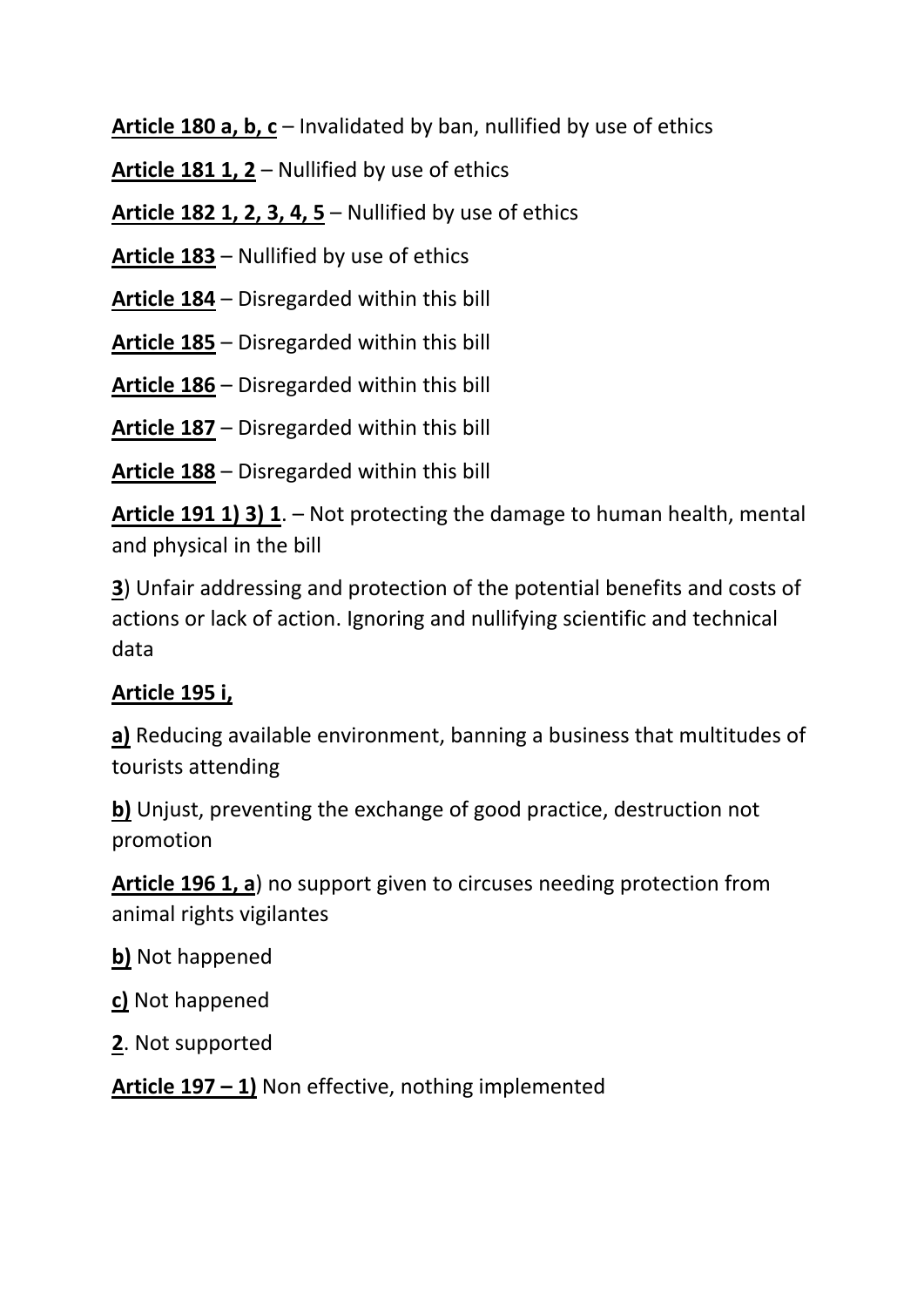**2)** Unjust, ignoring factual peer reviewed evidence above nonfactual, non-scientific incorrected propaganda 'facts`. Ignoring scientific data

**Article 198** – Discriminatory against social and cultural development

**Article 199 – 1)** Non compliance

- **2)** Non compliance
- **3**) Not adhered to

**Article 202** – Obstruction of movement of an established trade

**Article 206** – Unfair, discriminatory restrictions placed upon

**Article 207 – 2)** Not adhered to

 **4) a.** Prejudiced

**b**. Social, risk of serious disruptions

**Article 226** – Please invoke

**Article 228** – Please invoke

**Article 238 3. A)** Majority of figures used not compromising of 65% of population

## **Personal Conclusion**

I believe that it is highly unethical to proceed with such a discriminatory, disproportionate, unlawful act of banning of 'wild` animals in circus. I believe it is already being used as a 'stepping stone` by activists to set the precedent to enable a ban on any other animal industry, or pet animal in human contact. This can already be seen in Linda Joyce-Jones live status petition in assembly to ban the use of all animal in circus and entertainment.

This bill is high risk, immoral, illegal, and will give power within Wales to the destructive and contended agendas of the animal welfare industries that are no longer welfare based industries, but animal rights industries masquerading as welfare.

---------------------------------------------------------------------------------------------------------------------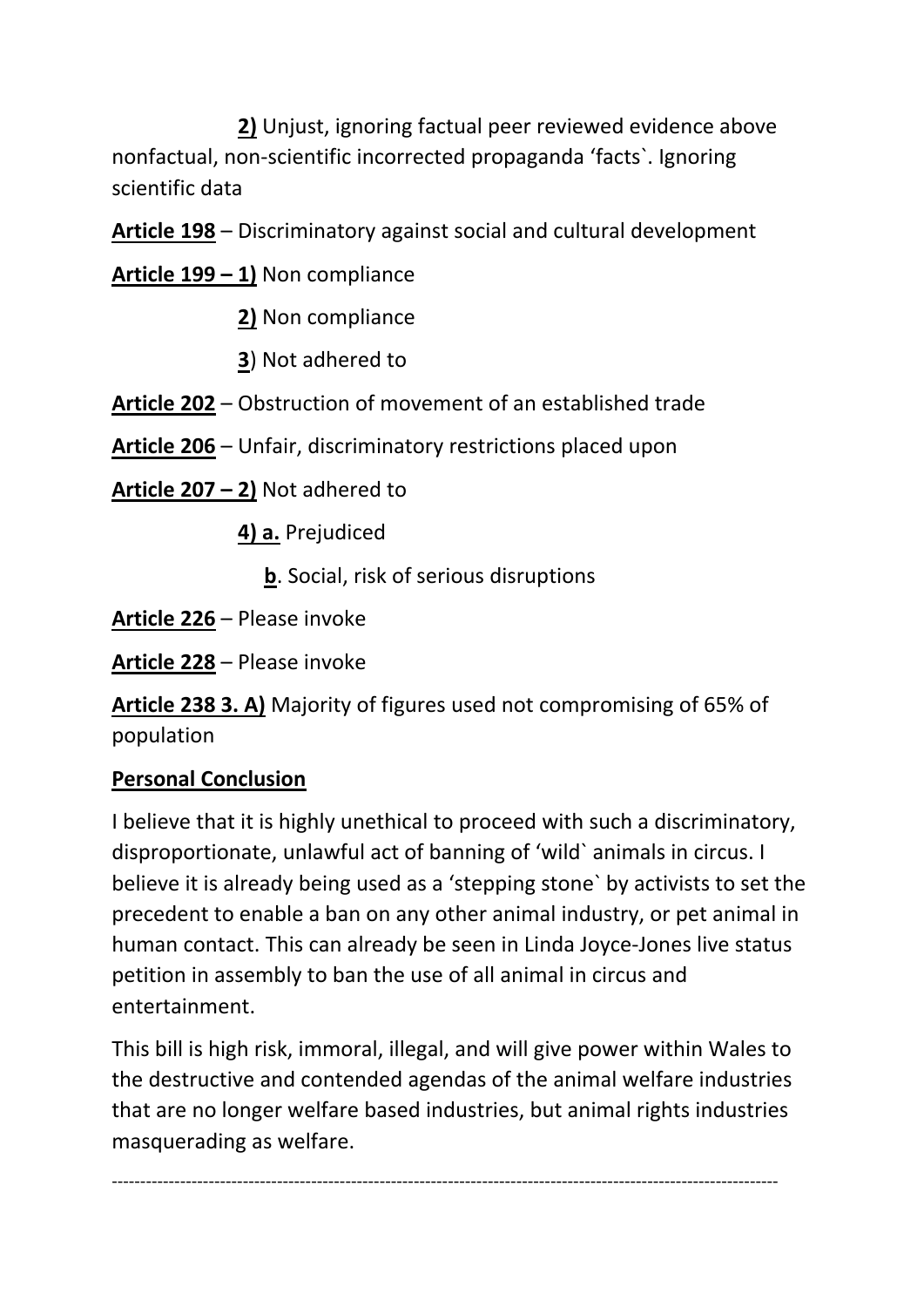# **UK Equality Act 2006**

# **Perceived Infringements**

## **Part One**

- **1)** 1. Bill fails this, creating massive inequalities in its outcome
	- 2. Bill not adhering to its duties
	- 3. Race by definition of nationality, UK circus began in UK
- **2)** Ignorance of knowledge of discrimination

# **Part Two - Chapter Two - Prohibited Conduct**

## **13. Direct discrimination**

1) Applies to bill

5) Racism applies to this bill through circus being a traditional national origin cultural heritage, with its descendants still found in existing animal circus.

# **19. Indirect Discrimination**

- 1) Bill contravenes this in its discriminative application.
- 2) a. Bill contravenes this
	- b. Bill puts the persons at a disadvantage
	- c. Bill puts or would put B at that disadvantage

and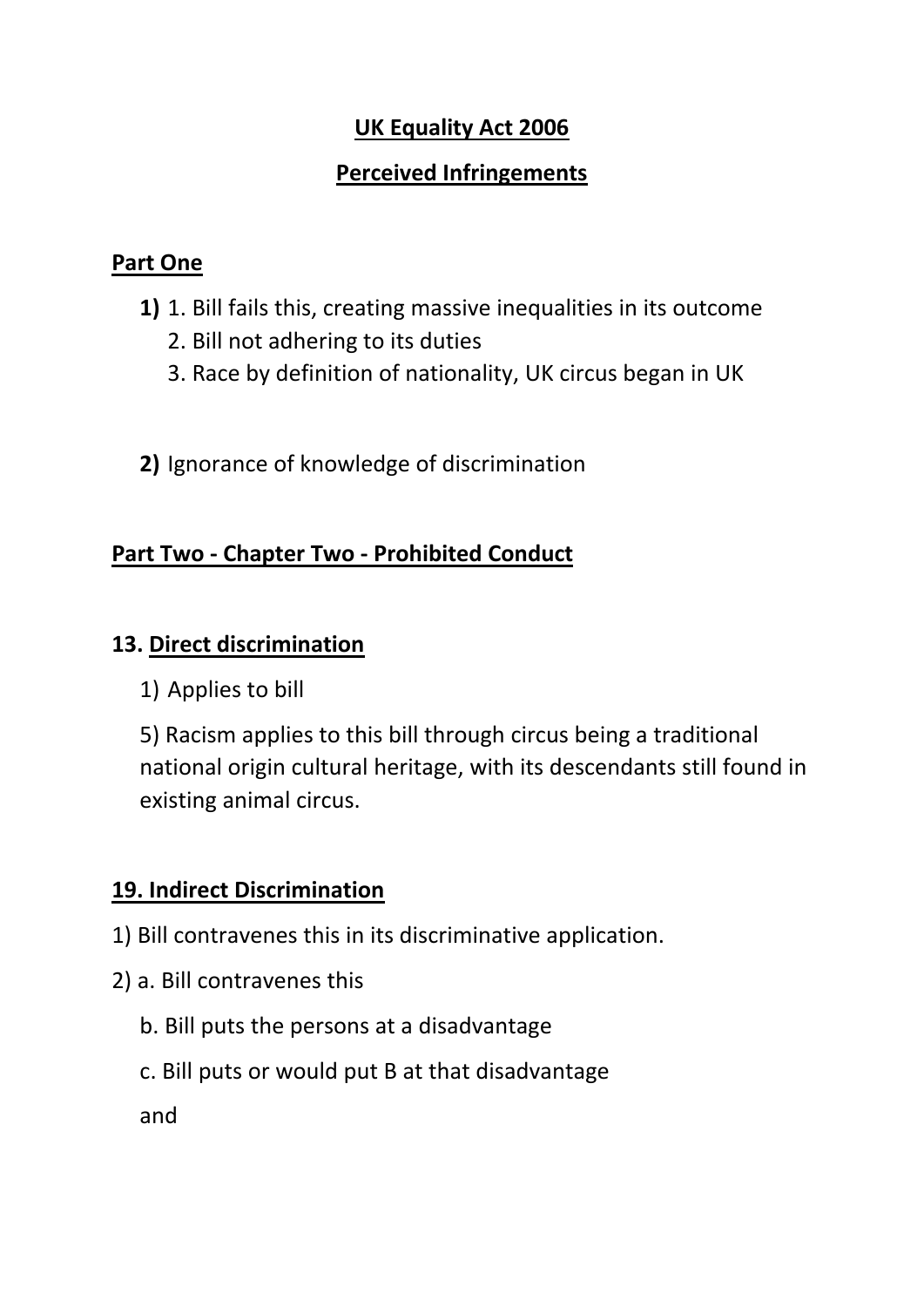d. A cannot show it to be a proportionate means of achieving a legitimate aim

3) Relevant protected characteristics ar **RACE**

# **Discrimination Supplementary**

- **23.1** Ignored by this bill
- **24.1** Needs application to this bill
	- **.2** Needs application within this bill
- **25.6** Race discrimination is –

a. Discrimination within Sec 13 because of race ie for example circus cultural national minority

b. Discriminations within Sec 19 where relevant protected characteristics is race, circus is traditional national cultural minority

# **26 Harassment**

- 1. a) This bill violate this
	- b) i) This bill violate this
		- ii) This bill violate this
- 4) Not taken into consideration
- 5) Implementation needed due to race

# **Conclusion (Personal)**

I believe bringing forwards this bill is highly discriminatory, and is in breach of the Equality Act 2010.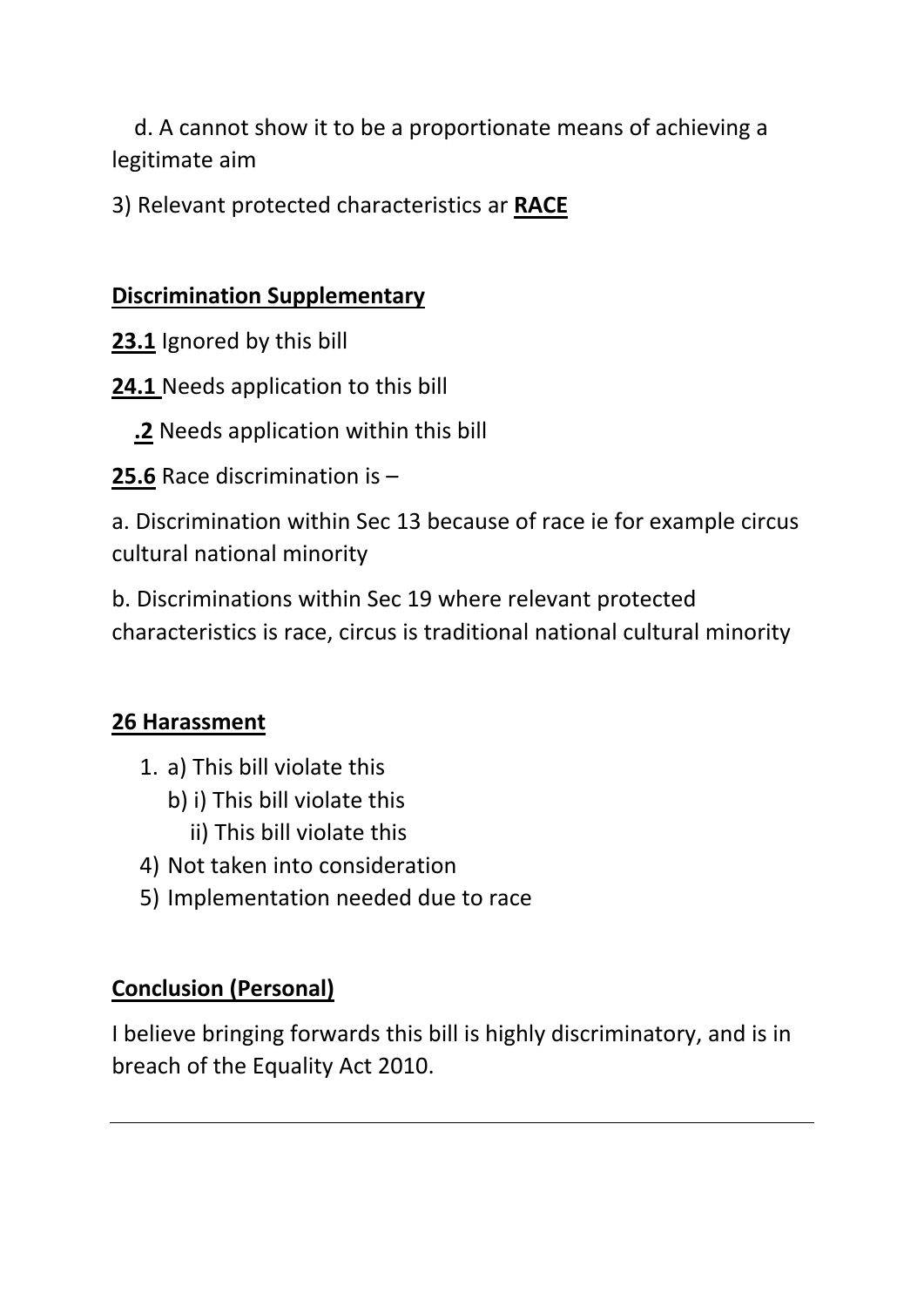#### **European Convention Human Rights**

#### **Perceived Infringement**

#### **Article 1**

Animal rights petitioners asking committee to breach using this bill

### **Article 3**

Animal rights campaigners, protesters, and UK government in breach of this for years, acting relentlessly against circus people. Stage 1 evidence 2 sessions proves this in petitioners' content of word usage. Emotive words to produce maximum impact to listening audience, and suppress positive thoughts. Ignoring circuses good names, compliance and constructive help to implement, and improve supported licensing, generating much of the inspection guidelines themselves. Emotive words used to create a false image and modus operandi of the circus actions, welfare and training ignorance of scientific data, and people own opinions or evidence to suit their agendas.

#### **Article 5**

Security removed and not supported by this bill. Regularly breached by protestors. Families including young children live in fear. Circus clients are intimidated by protestors.

#### **Article 13**

Needs implementing if ban proceeds.

#### **Article 14**

Ban entirely discriminatory. Animal rights agendas and activists acting discriminatory, abusively, and relentlessly persecuting circus, its people and animals, and all human contact with animals, including protestors driven by media content manipulated by tactical persuasion methodology.

#### **Protocols, Convention Protection of Human Rights and Fundamental Freedoms**

#### **Article 1**

Protestors actively encouraged to protest and cause harm to others and their property. Damage, verbal and physical abuse to individuals, business, homes and animals in their care. Causing huge psychological injuries to circus people, animals and customers of circus subjected to the protestors actions, verbal and physical

#### **Article 2**

This ban restricts education of others, public adults, and children. Restricts freedom of thought, choice of education within banned activities, parents including myself choosing to attend to educate their children visually, and verbally, to learn good practice of animal husbandry, welfare and legislation. The exchange of information through 'educators` and 'students` within the circus industry will be restricted by the opinion of a select view, imposing As views that B is wrong